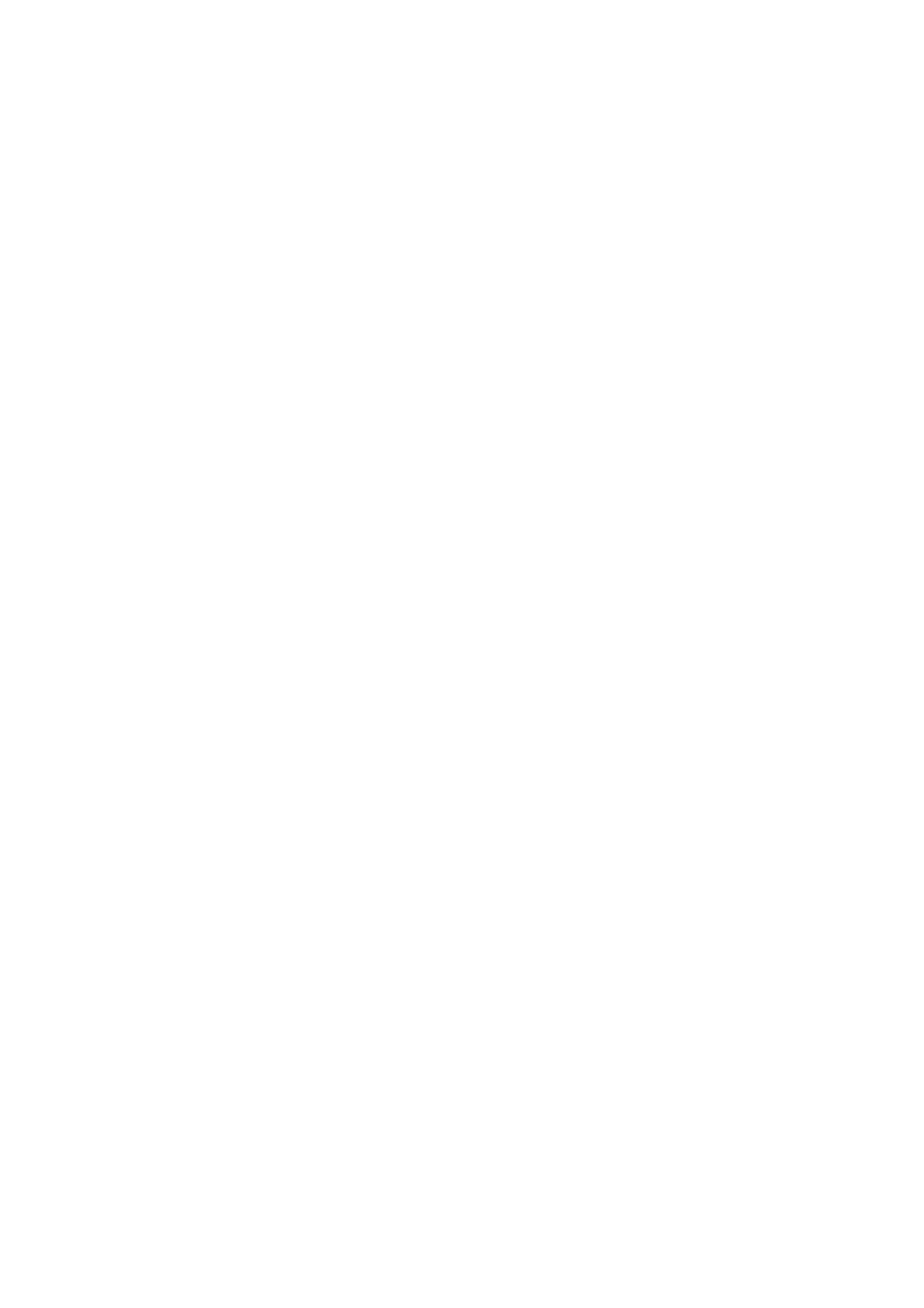# **EUROPEAN UNIVERSITY INSTITUTE MAX WEBER PROGRAMME**

*The Spectre of Islamism: A Historian's Reading* 

Lucette Valensi

Lecture Delivered May 9th 2007

MAX WEBER LECTURE No. 2007/08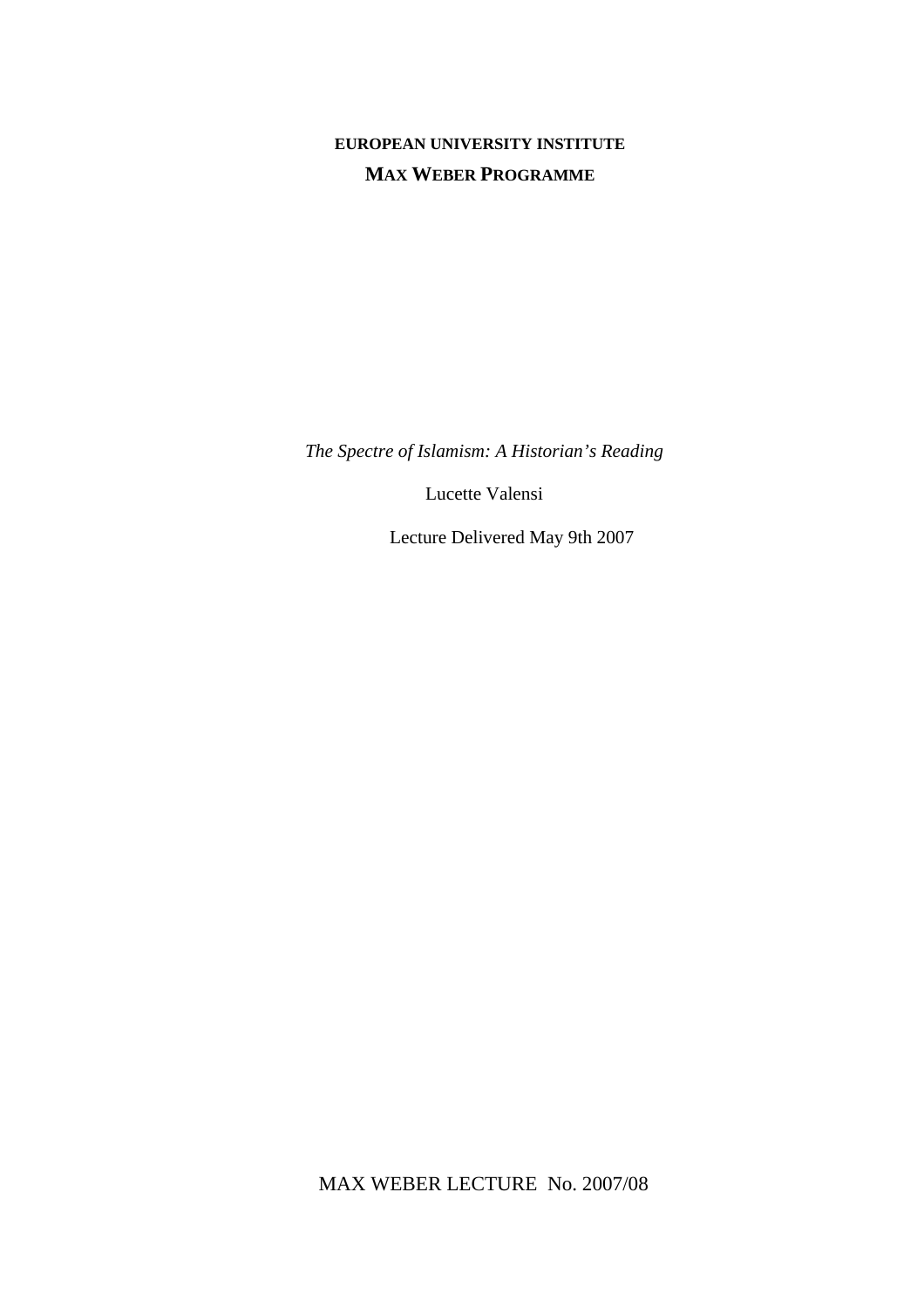This text may be downloaded for personal research purposes only. Any additional reproduction for other purposes, whether in hard copy or electronically, requires the consent of the author(s), editor(s). If cited or quoted, reference should be made to the full name of the author(s), editor(s), the title, the working paper or other series, the year, and the publisher.

The author(s)/editor(s) should inform the Max Weber Programme of the EUI if the paper is to be published elsewhere, and should also assume responsibility for any consequent obligation(s).

ISSN 1830-7736

© 2007 Lucette Valensi

Printed in Italy European University Institute Badia Fiesolana I – 50014 San Domenico di Fiesole (FI) Italy

> http://www.eui.eu/ http://cadmus.eui.eu/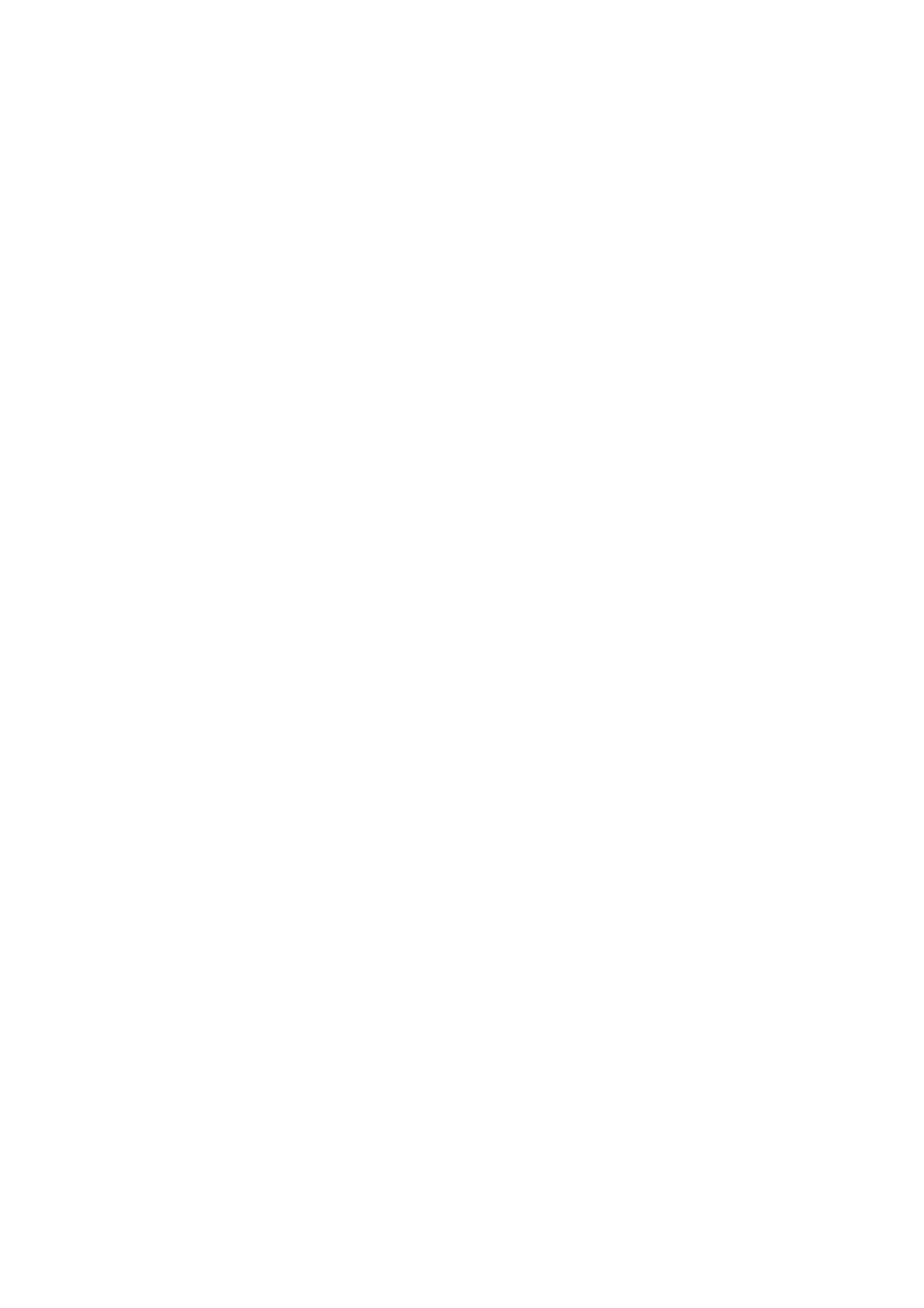<span id="page-6-0"></span>*The Spectre of Islamism: A Historian's Reading* 

# LUCETTE VALENSI

École des Hautes Études en Sciences Sociales, Paris

#### **The spectre of Islamism**

I came upon an interesting distinction between puzzles and enigmas in a recent article in *the New Yorker[1](#page-6-0) .* The article dealt with the scandal of the Enron Company, but the distinction the author made was relevant for our purpose: Puzzles, he wrote, refer to situations where you have to collect all the pieces in order to get a meaningful picture. Enigmas, however, correspond to a situation where you already have all the pieces, but still have to make sense out of them. In this case, everyone interested in Enron could have gathered all the necessary information in the media and on the web, and concluded easily that something was wrong with the company. Indeed, some students in a business school had done so several months before the scandal exploded, and they had reached the conclusion that it was wise to sell your shares if you had any. I think Islamism belongs to the enigma category. Islamist movements publish books and pamphlets. A rich literature is available on the internet. A wealth of information is being collected by

<sup>&</sup>lt;sup>1</sup> Malcolm Gladwell, "Open Secrets. Enron, Intelligence, and the Perils of too much Information", *The New Yorker*, Jan. 8<sup>th</sup>, 2007, pp. 44-53.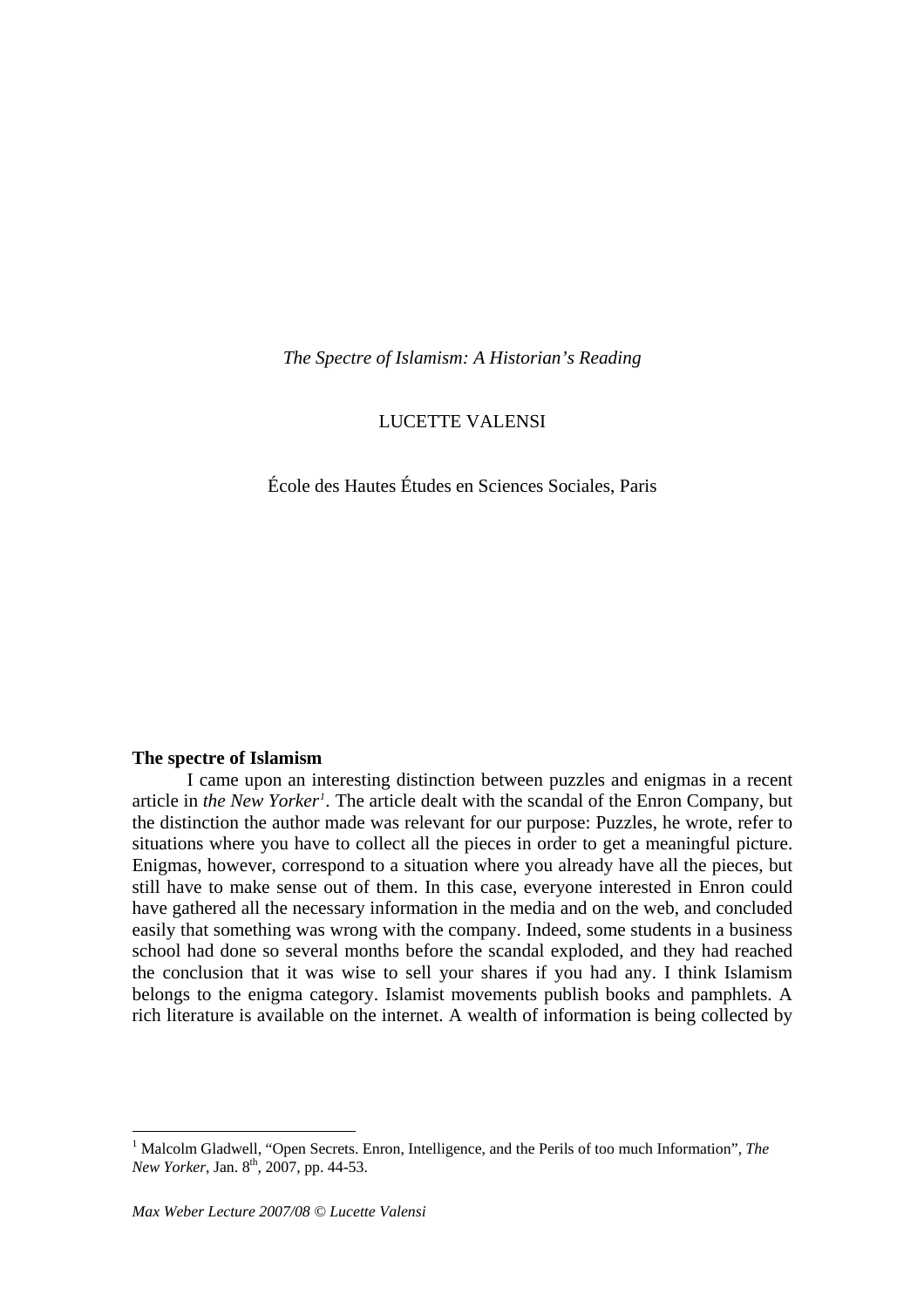<span id="page-7-0"></span>journalists. Scores of books are being published in Western languages. Therefore, information is not lacking, but Islamism remains an enigma.

Then who is to make it intelligible? Quite frankly, I would admit that the bird of history comes late in the day, or as Hegel wrote, "The owl of Minerva takes its flight when the shades of the night are gathering". This could mean two things: One, that historians intervene after journalists, political scientists, people in the intelligence services, and other individuals involved in scrutinizing Islamism for practical reasons. Historians not only come after others, they rely on them, and take the risk of providing a second-hand analysis that borders on plagiarism. This might be the case with this lecture, and so I want to underline my liberal use of material I did not gather myself and interpretations that were proposed by other specialists.<sup>[2](#page-7-0)</sup> Second, Hegel's statement means that understanding Islamism rationally will happen after its collapse. This suggests then that it is too early to try. Indeed my conviction at the moment is that Islamism is not receding. Islamism is a modern utopia, not unlike communism in the middle of the  $20<sup>th</sup>$  century when it was obvious that it had not and would not succeed in enforcing its program on our world, yet communist parties were able to attract large crowds and weigh heavily on the political game in many countries. In my view, Islamism will not succeed in the Islamic world as a whole, nor in the non-Muslim one, but it will continue to attract and mobilize enough people to cause a lot of disturbance in our lives. I would, therefore, encourage you to consider this lecture as a kind of review article, or a tentative statement of the field analysis rather than a definitive reflection on an ever-evolving issue; even less as a program that could help solve it.

Islamism is not a monolithic phenomenon. It presents many shades and turns that depend on local circumstances, the history of individual regions, generational differences, and the specific qualities of different leaders. *Salafiya*, fundamentalism, radical Islam, political Islam, militant Islam, Islamic extremism, Islamic revivalism - all these labels and notions come under the umbrella of "Islamism".[3](#page-7-0) I do not intend to define and discuss them in this lecture. Not only because these words "have stuck" and are now familiar to a large public; not only because they were coined in Western languages and have been adopted and translated into Persian and Arabic; but more profoundly because I am convinced, like the Syrian philosopher Sadik al-Azm, of "the epistemological legitimacy, scientific integrity and critical applicability of such

<sup>2</sup> For bibliographical references prior to 2004, see Gabriel Martinez-Gros and Lucette Valensi, *L'Islam en dissidence. Genèse d'un affrontement,* Paris, Seuil, 2004. 3

 $3$  For a discussion on the appropriateness of words such as fundamentalism, integrism, and other words transferred from the Western experience, see Sadik J. Al-Azm, "Islamic Fundamentalism Reconsidered: A Critical Outline of Problems, Ideas and Approaches", *South Asia Bulletin, Comparative Studies of South Asia, Africa and the Middle East,* part I, vol. XIII, n. 1-2, 1993, pp. 93-121; part II, vol. XIV, n.1, 1994, pp. 73-98. Dealing with "Pakistan's problems with *Islamic extremism*", former ambassador Husain Haqqani stated: "the disproportionate influence wielded by *fundamentalist groups* in Pakistan is the result of state sponsorship of such groups" and he warned that "an environment dominated by *Islamist* and militarist *ideologies* is the ideal breeding ground for radicals and *exportable radicalism*" (In Amartya Sen, *Identity and Violence. The Illusion of destiny, New York-London, W. W. Norton and Co, 2007, p. 73.).* Here you have, in a nutshell, a repertoire of overlapping notions – Islamic extremism, fundamentalist groups, Islamist ideology, and radicalism.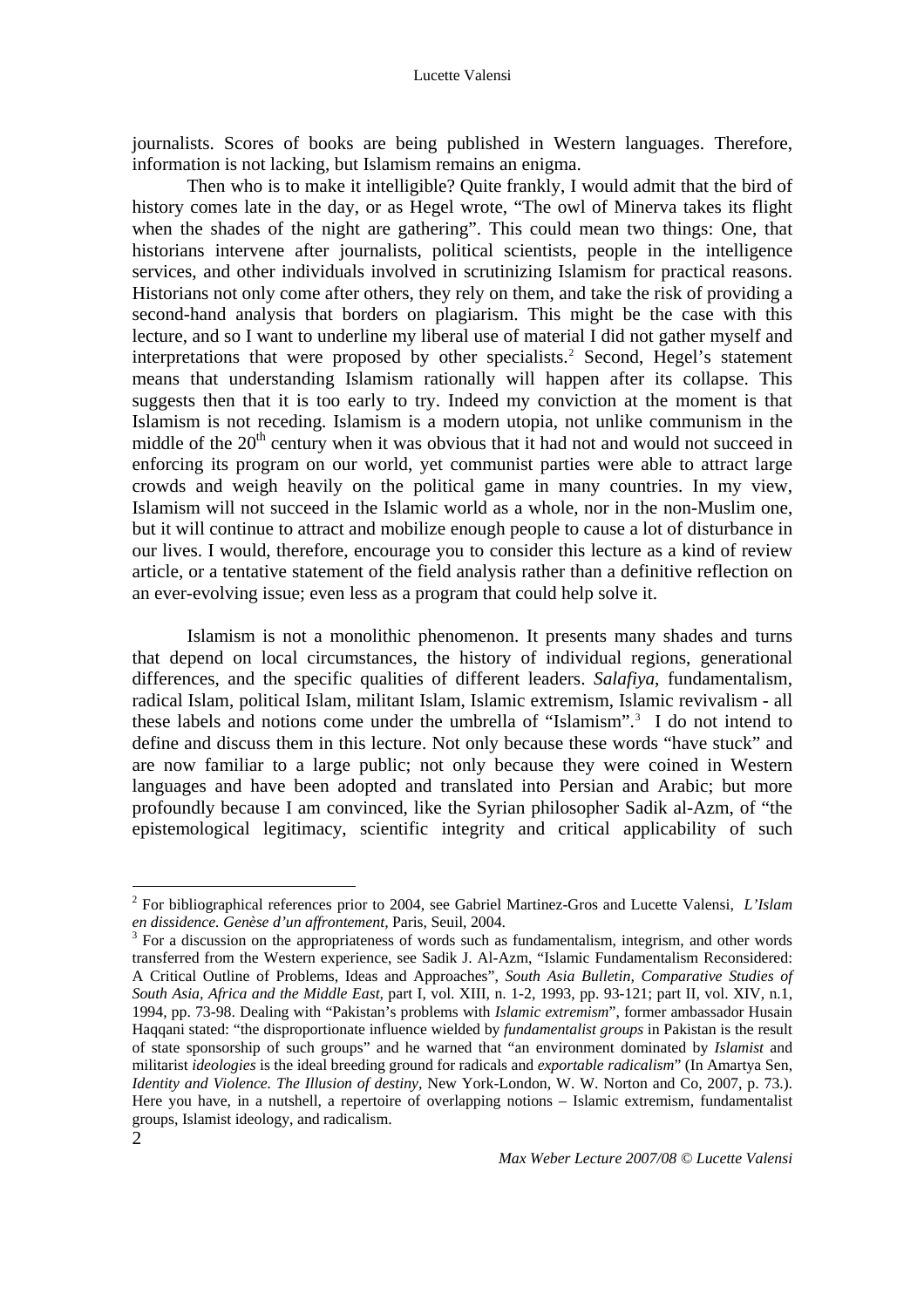supposedly Western and Christian-derived concepts" (p. 3). I will therefore avoid unnecessary debates on definitions.

For the sake of clarity, and since I was trained as a historian, I will rather start with a narrative, with a few names and dates.

### **I. The historian's narrative**

Radical Islamism became a major force in the 1970s. Its attractiveness coincided with the erosion of previous ideologies that had been popular in Muslim societies since the middle of the  $20<sup>th</sup>$  century. The most popular and most successful was nationalism during the period of struggle against colonial rule, a nationalism coloured with socialist revolutionary shades.

Nationalism was successful in attracting to its goals all components of society men and women, the secular and the religious, rich and poor. It was successful in achieving its goal, namely, political independence from foreign powers. The last country to emerge from a long war of independence was Algeria, in 1962. In most of the new states that resulted from independence, the discourse of nationalism was imbued with socialist, revolutionary rhetoric. Beyond the official discourse – that led, among other signs, to the naming of the regime "popular and democratic", "socialist", and so on - there was also the reality of: 1. The abolition of most monarchic regimes and their replacement with so-called republican ones (Egypt, Libya, Tunisia, Iraq, etc). 2. The introduction of universal suffrage, with men and women enjoying the right to vote. 3. A state economy that promised economic development.

Now it is true that the new republics were more and more often the result of coups rather than the outcome of free elections. The Middle East and North Africa have had the highest number of coups in the world for the past 50 years or so. It is also true that electoral rights went together with fabricated elections, single party regimes, an absence of freedom of opinion and association, and an absence of separation of powers. But a populist pact bound authoritarian leaders to their people. By maintaining a propagandist discourse of national pride and of resistance to imperialism and neoimperialism, autocratic regimes were able to maintain some degree of unity. By developing national systems of defense, security, education, health, and national companies, the state provided jobs and security for large segments of the population. It provided political stability. Add to that the practice of subsidizing basic products such as bread, rice and sugar to relieve the poorer segments of their societies. As a result, one could say that such leaders as Nasser in Egypt, or Boumedienne in Algeria, remained popular to the end of their lives, and colonel Kadafy probably still is in his country.

 When demographic growth made the populist pact too expensive to be continued; when social mobility slowed down because no further jobs were available in the civil service and the security forces; when corruption and lack of resources turned institutions into empty shells; when so-called elective republics turned into dynasties of despots; then disaffection came, and the younger generations, who had no experience of colonial rule, withdrew their allegiance to the nationalist mystique.

Nationalism and state-socialism – other aspects of which I won't discuss here, such as the failure of broader versions, like Arab nationalism, that pretended to unify Arab countries - were secularly oriented. Their decline took place at the same time as a second major development, the military defeats of Arab armies, first in 1967, then in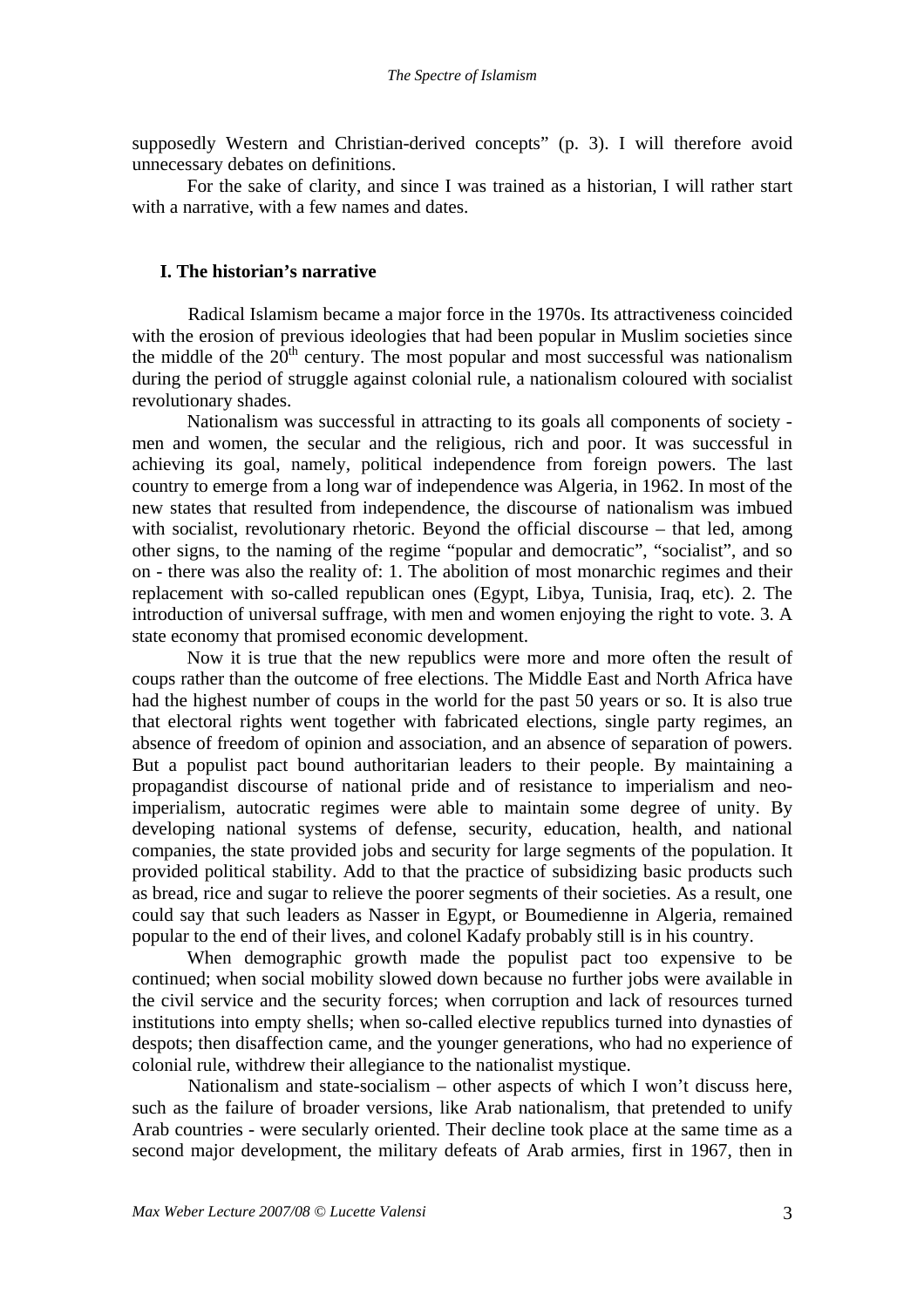1973. The defeat of 1967 in particular was a moment of devastating disillusionment, a profound humiliation. It transformed the Palestinian issue from a local wound into a generalized cancer of the Arab-Muslim world. As for the war of 1973, it brought with it the oil crisis which drastically changed the political balance of power in the region. Oilproducing countries became more relevant than countries such as Egypt which historically had been symbolically important and had enjoyed regional leadership for several decades. Among oil producing countries, Saudi Arabia became a major player. And with it came the model of Wahabi ideology. As a new player in the politicalideological game, Saudi Arabia could challenge the national-secularist discourse through use of its resources to diffuse Wahabi ideas, by publishing books, and financing schools and other philanthropic operations.

Wahabism, however, was competing with other trends that had been developing for quite some time. The most important one was the Muslim Brothers' Association which was founded in 1928 by the Egyptian Hassan al-Banna (born in 1906, he was assassinated by the Egyptian authorities in 1949). His movement radically broke with previous Muslim clerics who had engaged in a comprehensive program of reform both of Islam as a civilization and of the Muslim *umma* (the entire world community of Muslims). Theirs was a peaceful and political as well as an educational project. Their relationship to the West was one of accommodation. The Muslim Brothers, instead, had more radical views and emerged from different segments of the population. They came from people educated within the modern system; they were religious without having been trained in the traditional fields of religious studies. At the beginning, their goals were the same as those of nationalist groups; as such, they took part in the struggle against the British, or were involved in the *jihad* for the liberation of Palestine. But their main goal was to turn Egypt into an Islamic state. In 1952, they supported enthusiastically the military coup in Egypt; a year later, when Nasser prohibited all political parties, the Muslim Brothers were exempted because they were an organization, not a party. In 1954, however, one of them attempted to assassinate Nasser, which gave him a pretext to suppress them. That was the moment when their views merged with those born in a quite distant place, the doctrine elaborated by Mawlana Mawdudi in India. Mawdudi (1903-1979) was the theoretician of what he considered as modern *jahiliya,* or barbarism, a concept he formulated by 1939. Two years later, he founded the Jamaat-i Islami, an organization that spread from India to East Asia. While Mawdudi wrote in Urdu and in English, his books were translated into Arabic in the 1950s and one of his disciples travelled to Egypt where he met with Sayyid Qutb, then the major theoretician and top leader of the Muslim Brothers.

Sayyid Qutb (born in 1906, executed in 1966), was a civil servant working in the Egyptian Ministry of Education, and a well-known literary critic when he went to the US at the age of 42 to avoid being arrested by the Egyptian king's police in 1948. His two-year stay in America seems to have played a major role in the radicalization of his views and in the elaboration of his doctrine, expressed in two books: *Social Justice in Islam* and *Maalim fi-l Tariq* (Signposts on the road) (1964), in which he assumed that Western societies were back into the *jahiliya* – the period of paganism that preceded the advent of Islam. Western industrial societies were barbarian, in his view, because of their materialism, their corrupt values, and their cult of the individual which placed people before and above God. It was the duty of Muslims to engage in *jihad* against the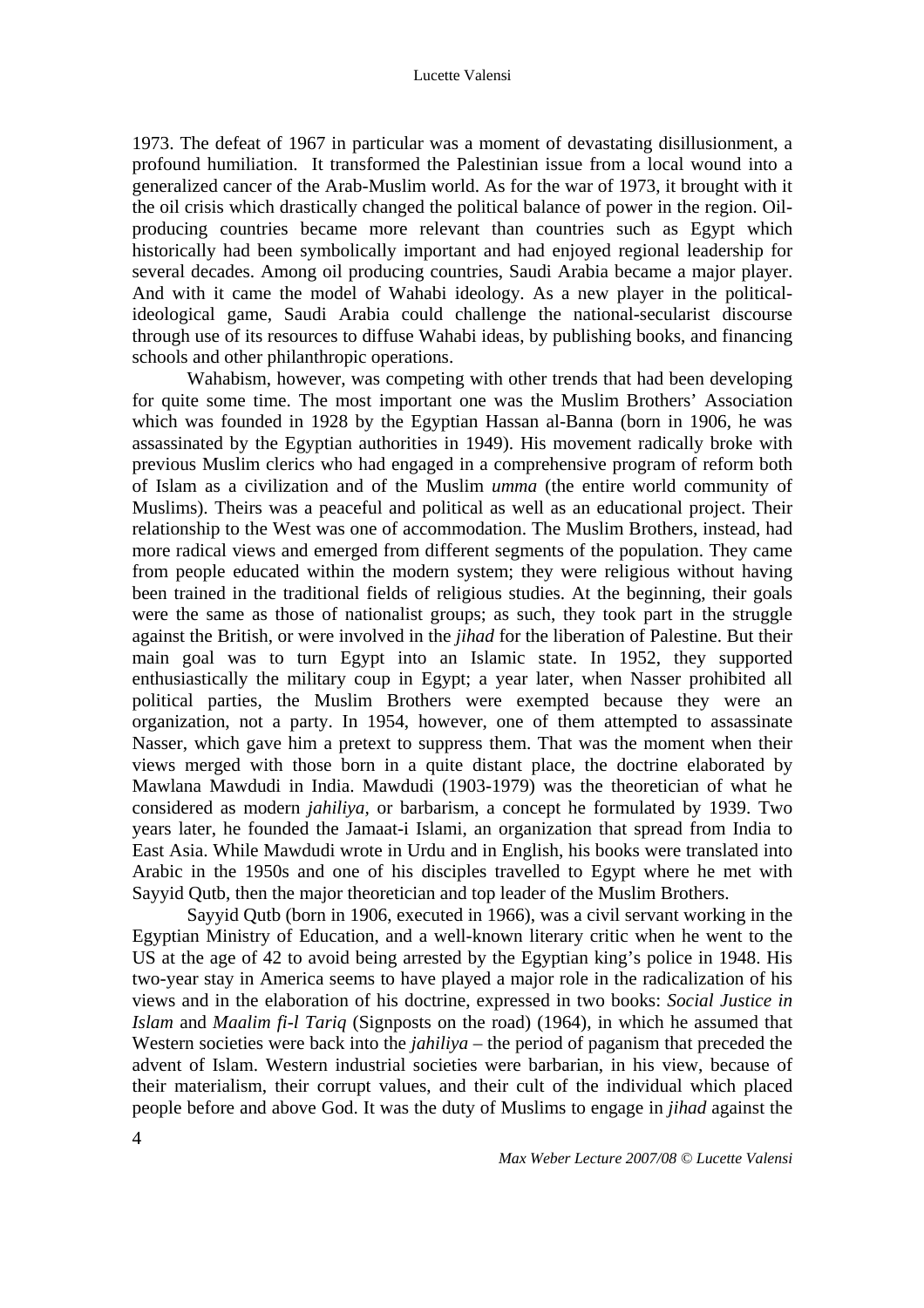West. The goal would be to establish the kingdom of God based on Islamic religious law, the *shari'a*, on moral reform, and on the rejection of the Western values of modernity. In the same vein and the same year, 1964, Muhammad Qutb, a brother of Sayyid Qutb, published *Jahiliyya in the XXth century*, again a condemnation of Western modernity and its threat to Islam. Qutb's books were widely known among Egyptian youth and, beyond Egypt, in other Arab countries such as Syria and Lebanon. They also established a strategic goal: the enemy had to be destroyed. First came the enemy from within, that is the apostate regimes; second came Western powers. In other words, the anti-imperialist discourse of Nasser and other leaders of the time was reversed; priority was given to the fight against local regimes. Islam should not be subservient to Egyptian nationalism, or to Arab unity; it was Arab unity and nationalism that were to be put to the service of God.

These texts of Mawdûdî, Muhammad and Sayyid Qutb form the doctrinal basis of political Islam. The politicization of Islam they advocated gave rise to the first organizations: underground organizations that trained their members for violent action, preparing political assassinations and coups rather than full-scale revolutions. Their confrontation with Colonel Nasser's regime was thus unavoidable. Qutb was arrested several times between 1954 and 1964, and after an attempt on Nasser's life in which his organization was involved, although not him, he was sentenced to death and hanged in 1966.

The complex developments which occurred in the following decades, from the 1970s to the 1980s, can be summarized in the following way:

1. There was a radicalization of the movement both ideologically and politically. The enemies from within were not only the political authoritarian leaders, they were also the learned elite, the *'ulama*, because of their betrayal of Islam and their docility towards the political-military establishment. Besides the Muslim Brothers, and against them, other, more extreme groups emerged, such as the *Takfir wa-Hijra*, which claimed that all the knowledge accumulated by the *'ulama* over past centuries had to be erased; it had perverted the true meaning of Islam, which had to be recovered as in the Quran and the *Sunna* (the tradition of the Prophet). Further fissions occurred, and when President Sadat was murdered in 1981, it was by militants of another group, *Jihad,* who had planned to follow Sadat's assassination with a full revolution.

2. Simultaneously, such ideas spread to other regions. New centres appeared in other parts of the Islamic world. Radical Islam became more differentiated. The centre of gravity of radical Islam moved away from Egypt and its neighbouring countries. Oil revenues allowed other places to become more decisively active. Saudi Arabia openly financed the publication and dissemination of fundamentalist ideas and missionary activity; it promoted the revival of radical thinkers from medieval times (such as Ibn Taymiyya, an author from the 14<sup>th</sup> century, who called for *jihad* and a return to the strictest enforcement of the teachings of the Quran). Saudi Arabia opened and funded religious schools in areas where the state had none. In 1978, the success of the Iranian revolution turned this country into a new centre for the diffusion of radical ideas. Although Shiite, and therefore considered as heretics by the extreme Sunnis, the Iranian revolution seemed to prove that an Islamic state could be established, and that the challenge against the West could be successful. Other countries took advantage of their economic prosperity to become the promoters of Islamic revival: such was the case with Malaysia, and with Pakistan under Zia ul-Haq.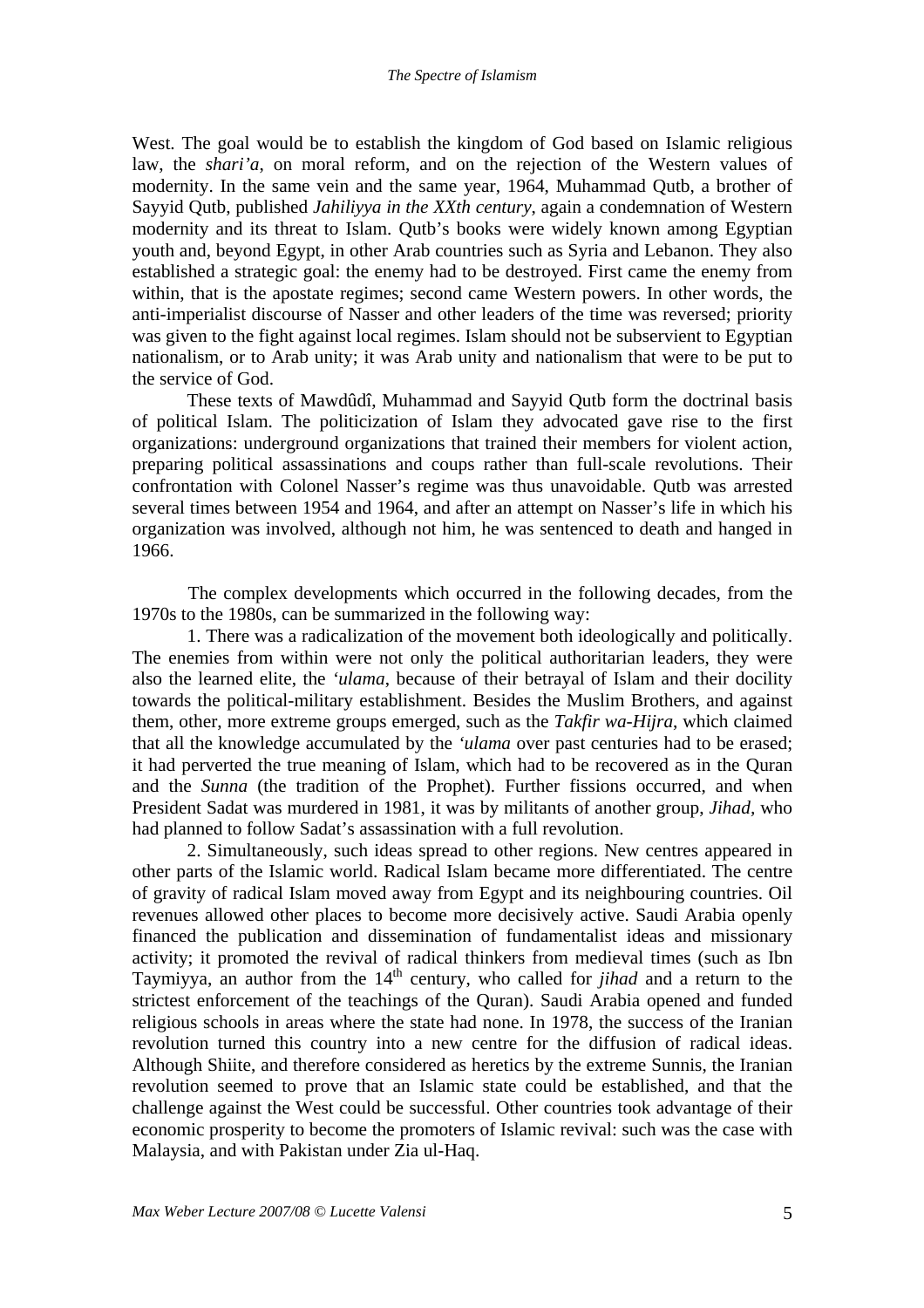#### Lucette Valensi

3. A third development was the war in Afghanistan against the Soviet invasion and the communist regime. It not only attracted the support and sympathy of other Muslims everywhere, it provided a training ground both for indoctrination and military action. At this stage, the militarization of Islamism was taking place simultaneously with its internationalization.

4. Yet this new stage in the radicalization of Islam went together with a peaceful, non-violent and broader trend that affected the whole society in most Muslim countries. Fundamentalist ideas, with their call for moral reform and a return to the basic values of Islam, were widely welcome in urban settings. Socially, city-dwellers - men and women - found a new identity and dignity in adopting the so-called Islamic dress and a stricter adherence to religious practices in other domains of private and public life. Politically, people who were disappointed with the political establishment became attracted to fundamentalist groups. There is no question that, if free elections were to take place, fundamentalist parties would win (as was indeed the case in Algeria in the early 1990s, and more recently, in Turkey, then Egypt and finally Palestine). If such political opening were to take place, a more irenic view of political life, an acceptance of other parties, and a less revolutionary approach to the Islamization of the society and politics might prevail.

5. Following the collapse of the Soviet empire in the 1990s, radical Islamic ideas and groups spread into Central Asia. With the first Gulf war and the presence of American troops in the Arabian peninsula, resentment against the West gained strength in Muslim public opinion and *jihad* assumed a new form, that of the trans-national networks of al-Qa'ida. It seemed that Islamism (to use the words coined by two French scholars) had completely appropriated all forms of political and social protest in the Muslim world and beyond.

6. In spite of its apparent progress, however, some eminent political scientists had already announced, in the early years of the 1990s, the failure of political Islam. *Indeed,* political Islam had spread to ever new places and succeeded in some, but it failed to re-unite the Muslim *umma*. *Indeed* it could alarm Western states, but it was unable to reverse the balance of power between the West and the world of Islam. It could *indeed* use violence to murder a ruler or engage in a civil war (Algeria), but it never succeeded in overthrowing the ruling regimes. Nor did the Iranian revolution (and other regimes temporarily inspired by the ideals of radical Islam) succeed in establishing an Islamic utopia. *Indeed* it claimed to revive Islamic glory, but the reality was that it was becoming more and more organized within national frameworks, each country having its own brand of radical Islam, its own charismatic leaders, its own forms of organization and its local aims and goals.

 Events of the past fifteen years - the wars in Bosnia and Chechnya, the events of September 11 in the US, the second Intifada in Palestine and the absence of any peace process in the Middle East, the current war in Iraq - all of these powerfully (if tragically) contradict the analysis of those political scientists who prematurely wrote the obituary of radical Islam. Resentment against the West in Muslim countries has not abated; on the contrary, it has clearly strengthened and become more rooted. Recourse to violent action is not only more frequent, but takes place within Muslim countries as well as outside of them. Forms of propaganda that were unheard of have become widespread: as, for example, TV programs and video-cassettes. Forms of action that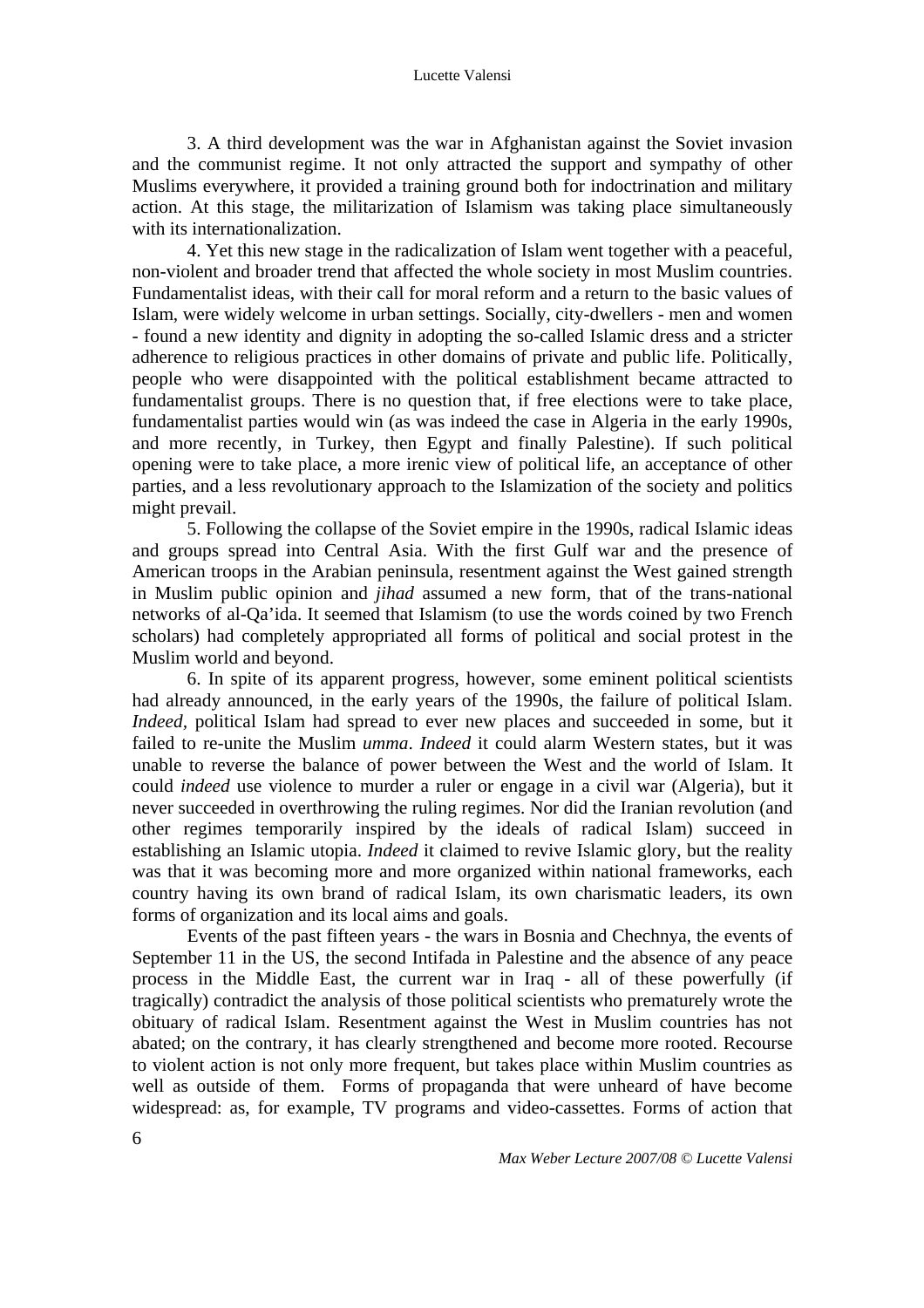were either unknown or explicitly disapproved of – such as what are called suicideoperations - have become a common practice. Al-Qa'ida, a trans-national, secret, armed organization has come to the front stage. The war in Afghanistan following September 11 resulted in the rendition of a number of militants back to their home countries where they then began operating within their own - or neighbouring – spaces, as is the case with Moroccan-born terrorists in Spain. Such developments contributed to what a student of al-Qa'ida, Dr M. Steinberg, calls the globalization of jihad. And finally, the re-Islamization of society is visible not only in the Middle East, North Africa and Turkey, but can also be observed among many Muslims living in the West.

Allow me to stop here and recount an anecdote. I recently had lunch in a restaurant in Paris with four friends, all secular Muslims, all intellectuals. Some had wine with their meal, some ordered pork for their main course. We had the most animated exchange; yet the entire conversation was about Islam, from the life of the Prophet to recent debates on the reform of the law in accordance with the *shari'a* in this or that country. Radical Islam has not only appropriated the public space, it has intoxicated its most dedicated opponents. It has enticed every kind of analyst into the theological sphere – a space where, by definition, absolute truths cannot be discussed and social sciences should abdicate.

As social scientists, should we abdicate? Before answering, let us pause for a moment. So far, I have been more a historian than a social scientist; more Braudelian than Weberian. I have been a historian in the sense that I have mainly provided you with an outline of a narrative with a beginning, a middle, but, so far, with no visible end. I have followed a Braudelian method in the sense that I have been underlining the different *temporalities* and the different *sites* of the various developments that have led to our present situation: the 1920s for the first signs of a politicization of Islam and of the rupture between radical movements and reformist movements that were ready to accommodate with the West; the 1970s for the failure of nationalism and state socialism and the emergence of political Islam as the major political force; the 1990s for the militarization of the confrontation. I have also tried to show the merging of long term processes –such as the elaboration and diffusion of a radical ideology - and short-term circumstances, such as the defeat of 1967 and the success of the Iranian revolution. I should mention here that an expanded version of the narrative I have just presented is available in a book I published in 2004 with Gabriel Martinez-Gros, *L'Islam en dissidence. Genèse d'un affrontement* (2004). Since my narrative in that book included some remarks on the social aspects of radical Islam, let me briefly summarize them before adding an important corrective to what I wrote then.

First, the social dimension: We are dealing with movements that extend over several generations. From the very outset, their leaders did not originate in the religious establishment. They were neither traditional 'ulama (religious scholars) trained in Islamic institutions, nor leaders of mystical brotherhoods turned into radical thinkers and activists. Sayyid Qutb had a degree in literature from the University of Cairo and he lived abroad, in the US, for a while (1948-50). Neither was the Pakistani Islamist leader, Mawdudi, the product of a traditional religious training. The same holds true for Usama bin Laden and for Ayman al-Zawahiri (1951- ). Al-Zawahiri took over the leadership (as the amîr) of Egyptian radicals after Qutb's death, and would become one of the major figures of the Arab jihad in Afghanistan and the deputy to Bin Laden. He came from a family of medical doctors and was a practicing physician before becoming an Islamic militant. Similarly, Muhammad Atta, was an engineering student in Germany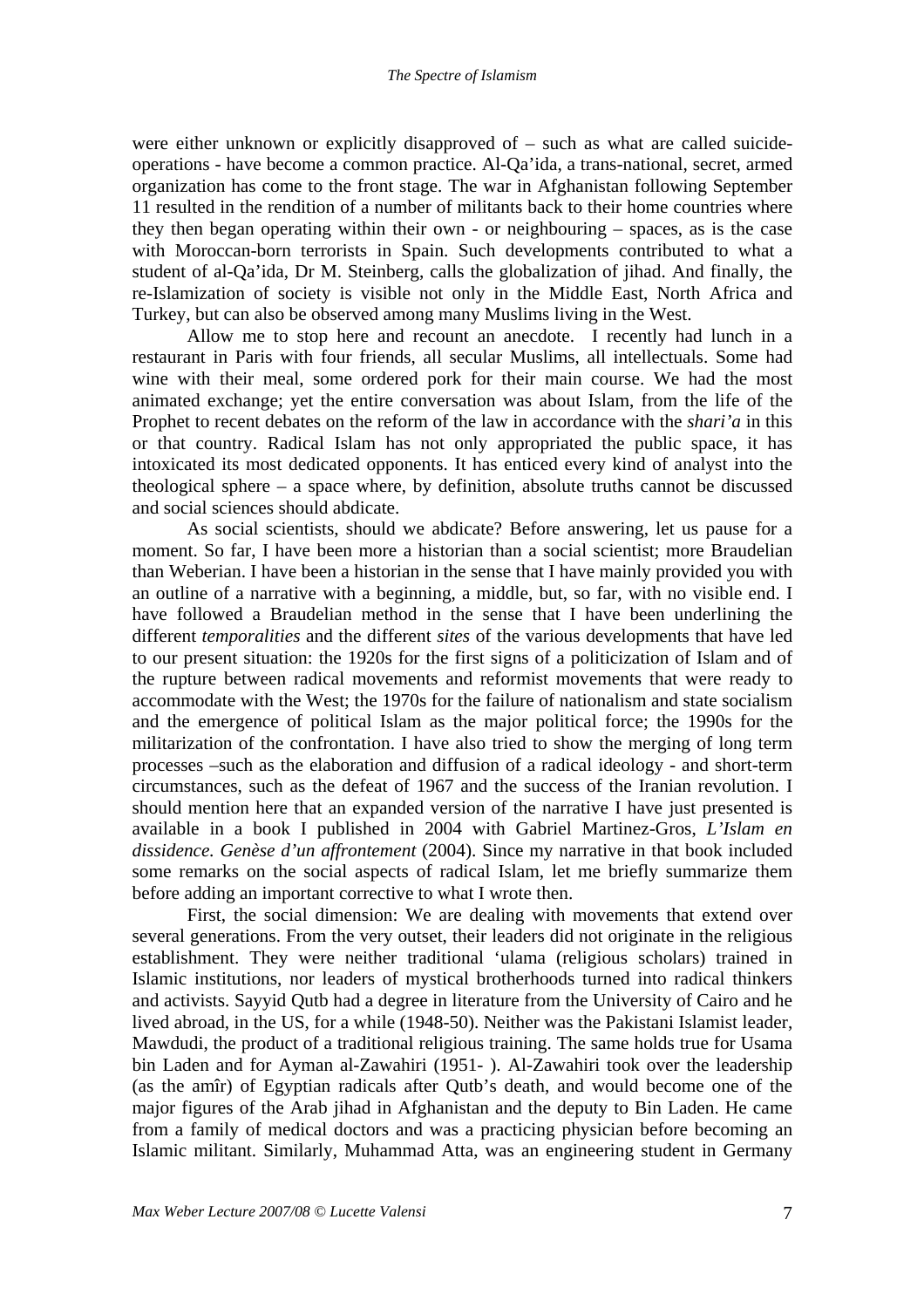<span id="page-13-0"></span>before planning the September 11 attacks. Of course, there are notable exceptions, such as Khomeini in Iran and Abdullah Azzam, the Palestinian-born cleric and leader of jihad in Afghanistan (1941 - murdered in 1989). The latter do, however, share with the radicals raised in a "secularist" framework, the reality that they had travelled to other countries in the West or in other parts of the Islamic world; they all had some experience of, or exposure to, different cultures and different forms of political activity. So these are not movements led by religious professionals with local, traditional horizons.

Likewise, they attracted people from all sectors of society; mostly young men, mostly from urban settings, mostly educated to a certain degree within modern systems of education, mostly in technical and scientific fields. In Muslim countries, recent massive urbanization helped young people form new social ties independent of regional, local or family ties. Among descendants of immigrants in the West, one should add the dimension of exile, of segregation and racism, of a painful distance from the host society. Coming from different national backgrounds, these young men are in a process of rapid individuation, without always having the appropriate resources – intellectual or material - to adjust to an environment perceived as hostile. Although they might feel frustrated and angry, they are in no way the wretched of the earth. Ideologically and socially, Islamism offers these young men an imagined community of brothers. It offers the prospect of a world in which tensions and conflicts will be solved through involvement in (or dedication to) the formation of a new, reformed umma. While traditional ties have weakened, Islamism provides new forms of solidarity. A religious utopia, Islamism holds out the promise of revenge against the pagan non-Muslim enemy abroad, and victory over the indigenous apostates at home.

So much for a brief presentation of the basic social aspects of Islamic movements. I would now like to turn to correct a judgement about radical Islam that I made in my book that appeared some four years ago. I wrote then that the doctrine of the various movements was insubstantial, predictable and repetitive; that they put forward slogans rather than a sophisticated analysis of the world around them. I concluded that they did not innovate in matters of theology, reviving instead obscure authors from the Middle Ages. I would now revise this conclusion. I should have paid more attention to important debates that were taking place in speeches, in writing, including via the internet, and lately, on TV programs.

# **II. Jihad and martyrdom: practice and debates**

Two themes in particular are at the centre of ongoing debates, those of *jihad* and martyrdom. Both have further implications, leading to a profound re-interpretation of some basic notions in Islam. Both translate into organization and action, and should therefore be taken most seriously.<sup>[4](#page-13-0)</sup>

<sup>4</sup> On jihad, Matti Steinberg, Princeton lectures, Oct. 2004. 1. "The Globalization of Jihad". 2. "Al-Qaida – The clash within Islamic Civilization – The Enemies from Within".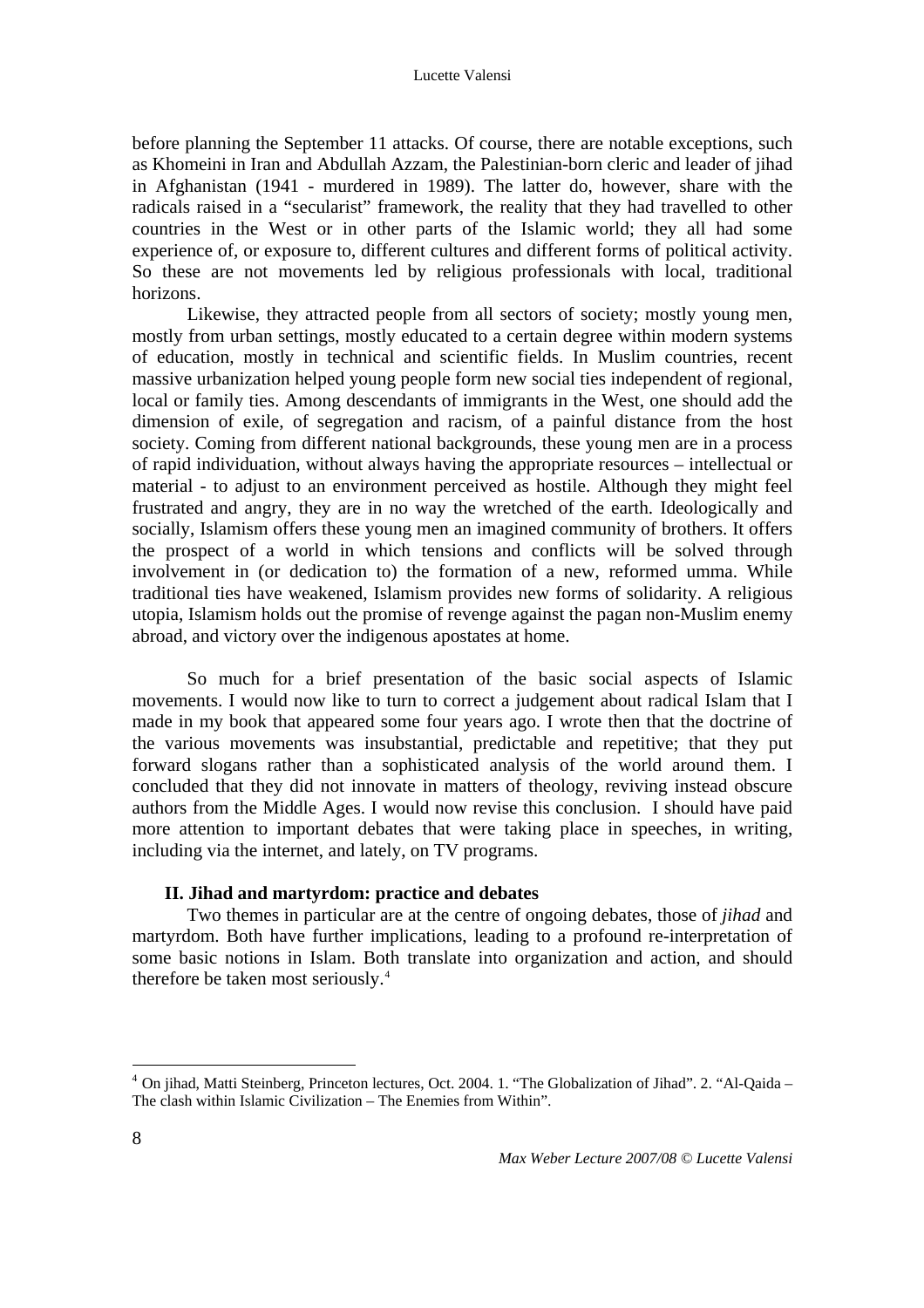The discourse on *jihad* is not only a matter of propaganda or an exercise in casuistry. It is rather an ideology that provides a basis for immediate action. It thus plays a strategic role.

1. Take the case of al-Qa'ida. In the discourse of al-Qa'ida, the first precept to be underlined is the absolute meaning attributed to the basic Islamic notion of the *shahada*, or profession of faith: There is no God but Allah and Muhammad is his prophet. The *shahada* implies the negation of any other loyalty. Absolute monotheism is fundamental in Islam. No other deity should be associated with God. Similarly, the condemnation of the worshipping of idols is a major theme in Islam. Thus, loyalty to other than God is contrary to the *shahada*, and becomes equivalent to infidelity – meaning the association of God with other deities. In the fundamentalist interpretation, such notions and ideas as nationalism, democracy, and socialism are equivalent to pagan idols, they are not part of Islam and should not only be condemned, but strongly opposed. Again, the idea of a constitution, understood as a common ground for people with different identities and ideas to co-exist in the same polity is, in their view, alien to Islam and simply another expression of idolatry. Only the *shari'a* (not a man-made statement but, instead, a sacred text inspired by God) is an acceptable constitution. Loyalty to a state or to a nation – as against loyalty to Islam and the *umma* – is therefore like reverting to the period of paganism, to the *jahiliya.*

2. Al-Qaida elaborates on the precept of the *shahada* with another notion, that of "Loyalty and Purity through Separation and Denunciation". This is a concept present in the Qur'an in connection with Abraham separating himself from idolaters. It was revived in the 18<sup>th</sup> century by Sheikh Muhammad b. 'Abd al-Wahab, the founder of the Wahabi movement that was adopted as a kind of state ideology by the family of Ibn Saud (who gave birth to Saudi Arabia). This doctrine requires that true Muslims actually separate themselves from existing states and from their Muslim rulers. Indeed, they should go even further and engage in *jihad* against them.

In fact, the theme of *jihad* was revived after the 1967 war and the defeat of all Arab armies that was a mortal blow to Arab secular nationalism. *Jihad* appeared as a better method of waging warfare than the nationalist one. Simultaneously, there was an exaggeration of the power of Israel; the conviction that there was a worldwide conspiracy against Islam led by Jews and Christians and aimed at annihilating Islam and murdering all Muslims. *Jihad* has thus become a battle for the very existence of Islam. By the same token, the states that support Western powers or are supported by them are part of the conspiracy and have to be fought against.

3. Such a vision results in a complete re-evaluation of the world of geo-politics. While the traditional distinction in Islam was between the House or Domain of Islam and the House or Domain of War (i.e. the non-Muslim world), Muslim states ruled by apostates now enter the latter category, that is the House of War, against which *jihad* is not only legitimate but obligatory. Therefore the enemy from within, the apostate leader, is equated with the enemy from without, that is the non-Muslim Infidel.

 There have been some debates about this and, as a result, some further divisions among radical Islamists, as well as variations in time. The major theoreticians of modern-day Islamism gave priority to the enemy within. Failure to change the regime after Sadat's assassination, the general feeling that this would be detrimental to the interests of the Egyptian people, led al-Qaida to change its order of priorities. The distant enemy became the main target, the immediate enemy the secondary one. 'Ayman al-Zawahiri coined a metaphor to epitomize this strategy: the shadow of a stick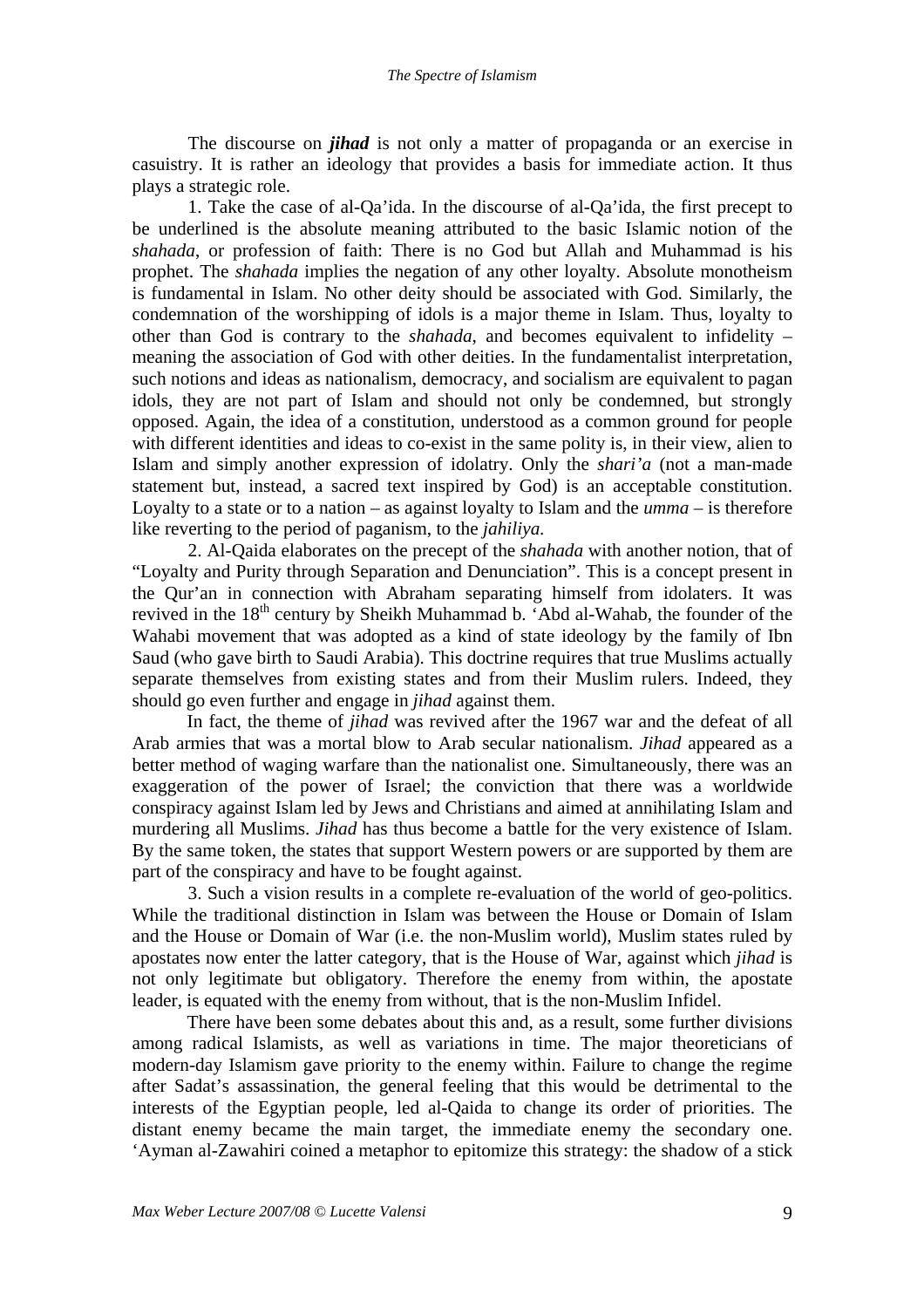#### Lucette Valensi

cannot be straightened as long as the stick is crooked. The stick is the American-Western hegemony; the shadow is the subservient Muslim regimes. Yet this shift does not exclude either *jihad* within Muslim countries or *jihad* against foreigners staying in Muslim countries or visiting Muslim countries. At the end of the day, all forms of *jihad*  are justified.

4. Other aspects are being debated in response to recurring objections. For example, internal *jihad* will harm, even kill, innocent Muslims too: is it legitimate? Yes, since it is ultimately for the benefit of the entire *umma*.

Another objection: Internal *jihad* amounts to *fitna*, discord among the Muslims, which is strongly condemned in the *Sunni* tradition. To that objection, the answer is that *fitna* remains condemned, but *jihad* remains ordained. And those who engage in *jihad* are *mujahidin,* those who fight for the sake of God.

5. Such ideas, such debates, have to go together with organisation; they have to translate into confrontations, violent or otherwise. **Organisation**: as the concept of purity through separation suggests, those authentic Muslims who are totally committed to the restoration of a pure Islam are, by nature, separated from the rest of the society. They form a sect whose members have a universal mission. They give themselves special names, such as *Ahl al-sunna, Ansâr al-sunna, Ahl al-Jihâd, al-Ta'ifa al-Mansûra*; all labels that separate them from the rest of the Muslim society. Theirs is – if we accept Max Weber's ideal-types - a morality of absolute values, not of responsibility. They are convinced that their interpretation of Islam is the only valid one and, therefore, distance themselves from all other shades of Islamic fundamentalism. Similarly, they see Islam as a besieged fortress surrounded by enemies - that is the West and, more specifically, the Jews.

Which leads to **confrontation**: obviously, the confrontation would be against non-Muslim states. Obviously again, it would be against more moderate forms of political Islam in Muslim countries. Obviously, it is also against forms of Islam traditionally considered as heretic: Shiites are the main target for radical Sunnis, wherever they are. But confrontation is also within the *Salafiya*. Since the 19<sup>th</sup> century, those who have aspired to reform Islam by reviving the ideals of early Islam called themselves *Salafiya*. Salafism started in the 19<sup>th</sup> century with Jamal ad-Dîn al-Afghânî and Muhammad 'Abduh. Al-Qa'ida spokesmen consider that these founders of the Salafi school have been too much influenced by Western ideas, replacing submission to Allah with rational interpretations of religious rules. Likewise, the Muslim Brothers of Egypt are not considered as proper *Salafiya* because they do not have *jihad* as their priority and they are ready to compromise with political forms that are not authentically Islamic (such as taking part in elections within the national framework, accepting established constitutions, having representatives in parliament where apostates have their say, etc.). (Similarly, think of the recent condemnation of the Palestinian Hamas by an al-Qa'ida spokesman because Hamas formed a coalition government with the PLO). In other words, supporters of other forms of *salafism* are viewed as sinners who have to join the only right path, that of al-Qa'ida. The theoreticians of the Muslim Brothers do, of course, issue long legal opinions – *fatwa*s – to show instead that al-Qa'ida's positions are not religiously valid. Here we will rely on Bourdieu rather than Max Weber in seeing competition at work, in the political arena, in the challenges between rival groups to occupy the strongest position.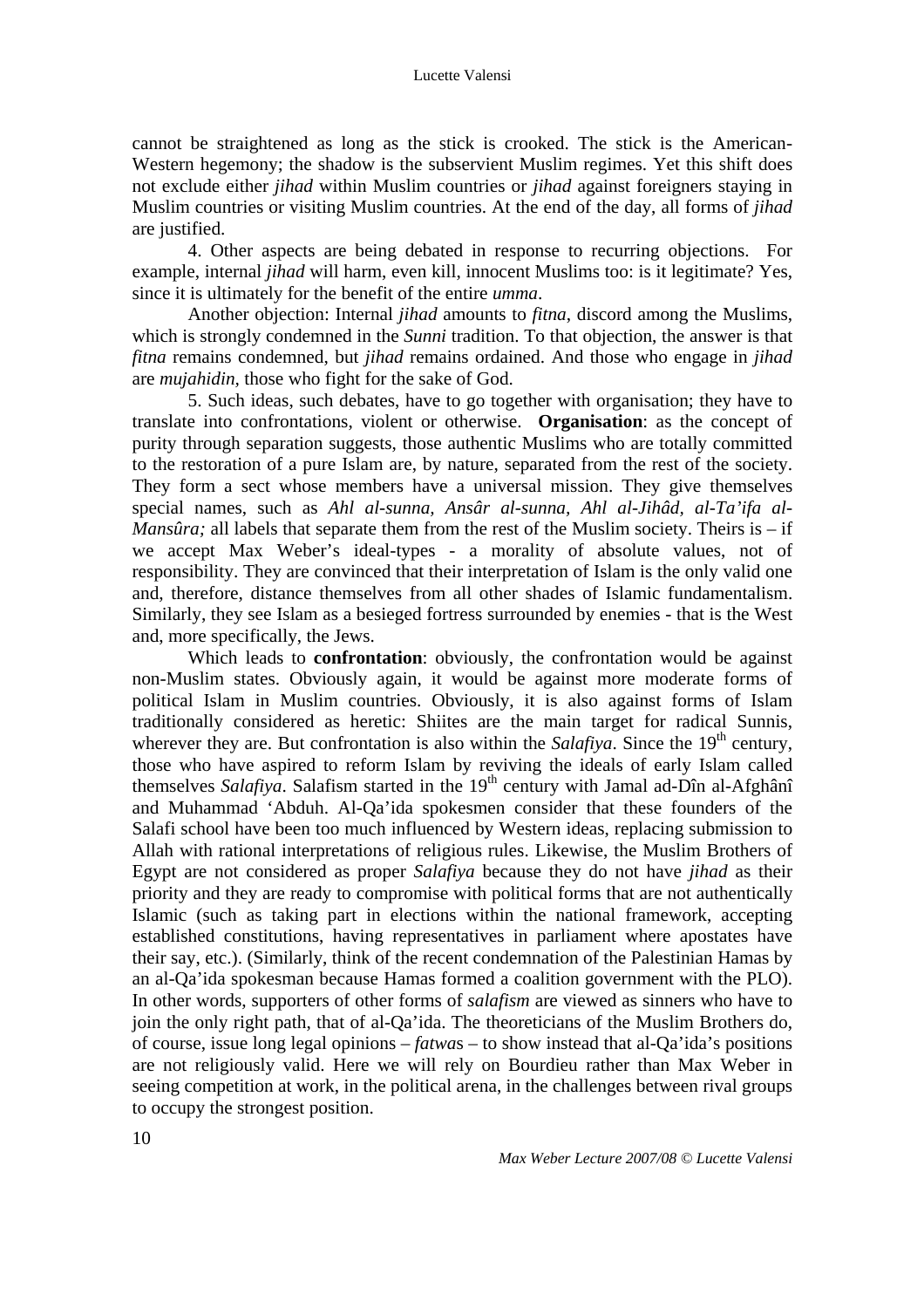The second subject of heated debates turns on the **theme of martyrdom.**[5](#page-16-0)

<span id="page-16-0"></span>This is not a central theme in the Qur'an. There were only a small number of martyr figures in early Islam; one was Bilal, the Ethiopian slave, who was persecuted by his pagan master for his belief in Islam; the second, Hamza, an uncle of the prophet Muhammad, who was killed during the battle of Uhud (625) and his body mutilated, was transformed by Islamic tradition into the paradigmatic fighting martyr. Otherwise, the figure of the martyr was much less developed than in other monotheisms, especially when compared with Christianity. Classical religious literature does not either encourage or support seeking out martyrdom without a reasonable chance of survival. Even in the  $19<sup>th</sup>$  and  $20<sup>th</sup>$  centuries, during the nationalist struggles for independence from the French, the British, the Russians and the Dutch, the nationalist discourse was mostly secular. It is true that resistance to European expansion did take the form of *jihad* movements in Sub-Saharan Africa, and in Central Asia against the Russians. But in its modern forms, nationalism did not. Algeria is an exception, and in its Arabic version, the repertoire of *jihad* and *shahada* was exploited. Not in its French version.

Shiism presents a different picture with the cult of Hussein and the ritual of the *ta'ziya*. Hussein, the grandson of the Prophet, was slain with his entire family by the army of the Ummayads. The episode took place on the  $10<sup>th</sup>$  of muharram, and is commemorated in Shiite Islam with the ritual of the *ta'ziya*. But the cult of Hussein as a martyr has a ritual form; it is commemorative, and it recreates the community during the ritual without proposing Hussein as a model for younger generations. Neither was it connected with *jihad*.

In doctrinal terms, the promotion of the martyr, the correlation between *jihad* and martyrdom, appeared in Sayyid Qutb's, *Ma'alim fi-l tariq*, *Signposts –* or *Milestones – along the way,* where martyrs achieve victory over this world. The final chapter of the book was about martyrdom as the price of *jihad*. Qutb's own death sentence turned him into a martyr who lost his life for the sake of his faith.

With al-Mawdudi, *jihad* was the subject of one of his earliest books. But his was an irenic view of the holy war, and martyrdom was not a major theme in his work.

It is Khomeini who played a major role in promoting martyrdom. While the martyrdom of Hussein was important in the Shiite tradition, it became part of the doctrine of radical Shiism with the Iran-Iraq war of 1980-88, and then was expanded in the struggle of the Lebanese Shiites against Israel.

In practical terms, during the decade between 1979 and 1988 with the war in Afghanistan against the Soviets, then in 1988-92 against the communist government, *jihad* became reality. *Jihad* was not only fought by the Afghans, it was supported by the Pakistani military regime of Zia ul-Haqq (and foreign, including CIA, agents), and organized as a pan-Muslim struggle. It gained support from Saudi Arabia, it saw the emergence of 'Abdallah 'Azzam, the Palestinian leader mentioned earlier (assassinated in 1989), then of Usama Bin Laden, a Saudi. From there, *jihad* expanded into other countries: Egypt; Algeria (since 1992), and Chechnya.

The Sunni connection between *jihad* and martyrdom was further reinforced in 1981 after the assassination of President Sadat by a leading thinker of the *Gama'at al-Islamiyya* in Egypt - the group responsible for the assassination. Muhammad 'Abd al-

<sup>5</sup> On martyrdom, Khosrokhavar F., *Les Nouveaux martyrs d'Allah,* Paris, 2002. David Cook, *Martyrdom in Islam,* Cambridge UP, 2007.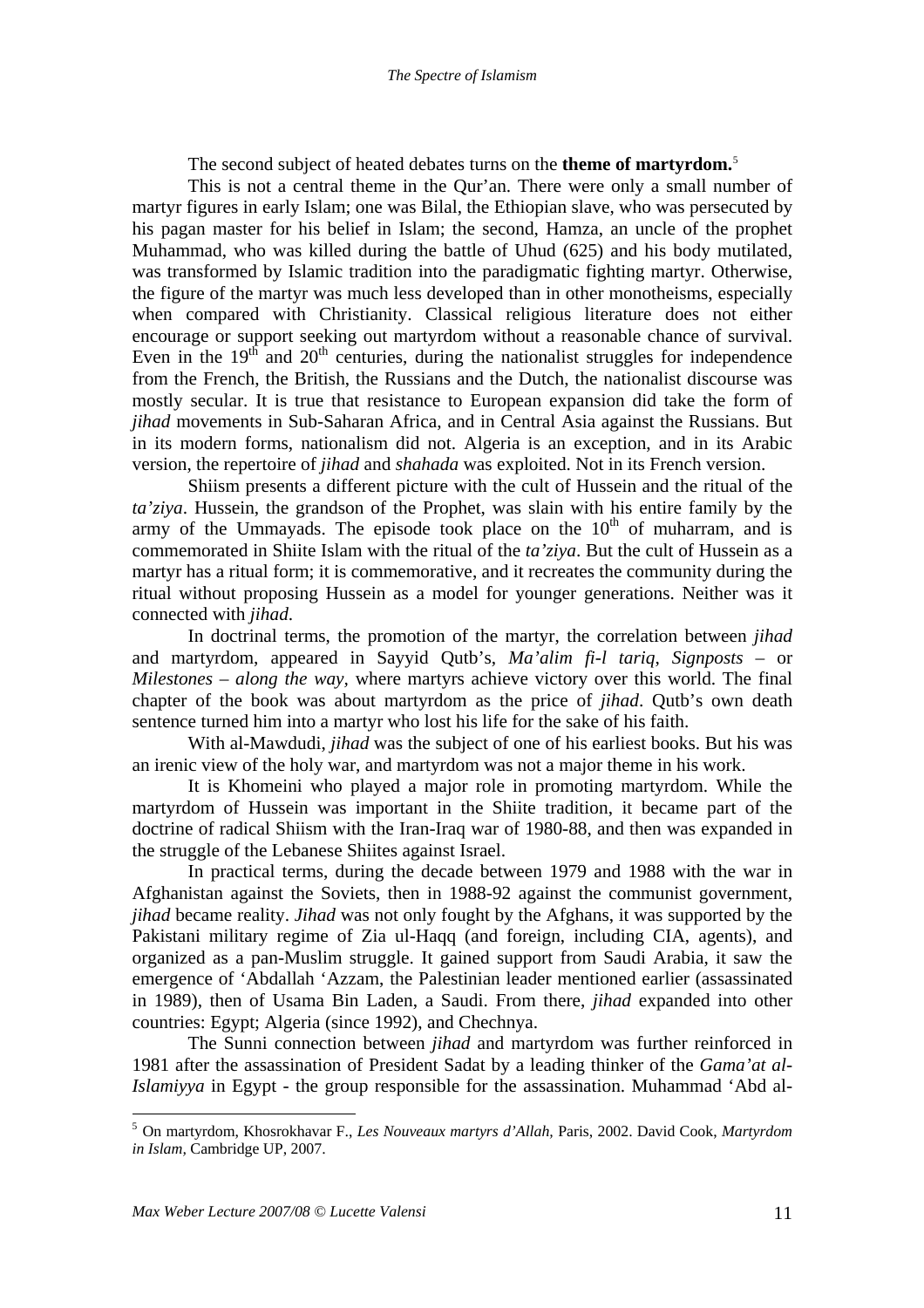Salam Farag (later executed), whose text *al-Farida al-gha'iba, the Neglected Duty,*  makes the *jihad* against apostate governments into an absolute religious obligation, connected *jihad* and martyrdom. Also, more attention was accorded to such issues as "martyrdom operations" and to the practical aspects of *jihad*. From 1987 on, during the first Intifada in Palestine, Hamas (formed in 1988) broke with the nationalist-secular discourse of the PLO and emphasized the *jihad*-martyrdom theme. Martyrology became part of their discourse for legitimation; by the 1990s, it became part of their most spectacular actions, martyrdom operations (followed with material support for the martyr's family).

Debates on martyrdom go hand in hand with those on *jihad*. There is a close relationship between the two; indeed, they cannot be separated. They both promise Paradise, reward in heaven. But what about the suicide aspect? Conventional Sunni literature on *jihad* did not approve of suicide attacks. In 1997, Nawwaf al-Takruri published in Syria *Al-'Amaliyyat al-istishhadiyya fil-mizan al fiqhi, Martyrdom Operations in the Legal Balance*, 3 eds. It is a doctrinal elaboration of the issue: *jihad* was the only way to liberate the lands and people of Islam, martyrdom was the means: 1. It causes terror among the enemy; 2. It causes a higher number of casualties among the enemies for the fewest number of casualties among the believers. 3. It causes happiness and fortitude among the Muslims, despair among their enemies. 4. The martyrs bring knowledge about Islam to non-Muslims. Etc.

Such ideas meet a weak opposition because of the popularity of the Palestinian struggle against Israel and the present opposition to the American presence in Iraq. Yet there have been objections: 1. Against the killing of other Muslims. Sheer numbers indicate that the victims are much more numerous among fellow-Muslims than among Infidels. 2. Because of the failure to achieve durable results. 3. It creates negative publicity for Islam.

Another development associated with the promotion of martyrdom and *jihad* has been the invention of a completely new literary genre with the publication of Martyrologies. It started with the Iran-Iraq war, continued with the Shiites of Lebanon who fought against Israel, and with Intifada militants or victims (9 volumes). Much more broadly, all the discussions by fundamentalist authors have completely renewed the political vocabulary in Arabic and other languages. Early nationalists had introduced scores of new words to promote the ideas of revival, awakening, regeneration, and to condemn backwardness. Fundamentalists were extremely careful not to use their lexicon and to revert instead to a specifically Islamic vocabulary: thus *jahiliya* replaces backwardness; revivalism – *al-ihya' al-Islâm î* – replaces awakening, and so on. This is another aspect of the innovative character of Islamism today.

### **III. Return to the Weberian agenda**

It is time to turn to Max Weber and ask ourselves if his approach, his questions, are still relevant in understanding a vast religious-political movement like Islamism.

The relevance of Max Weber's ideas to the study of Islamic societies was put to the test some four decades ago when some of the brightest historians of the Middle East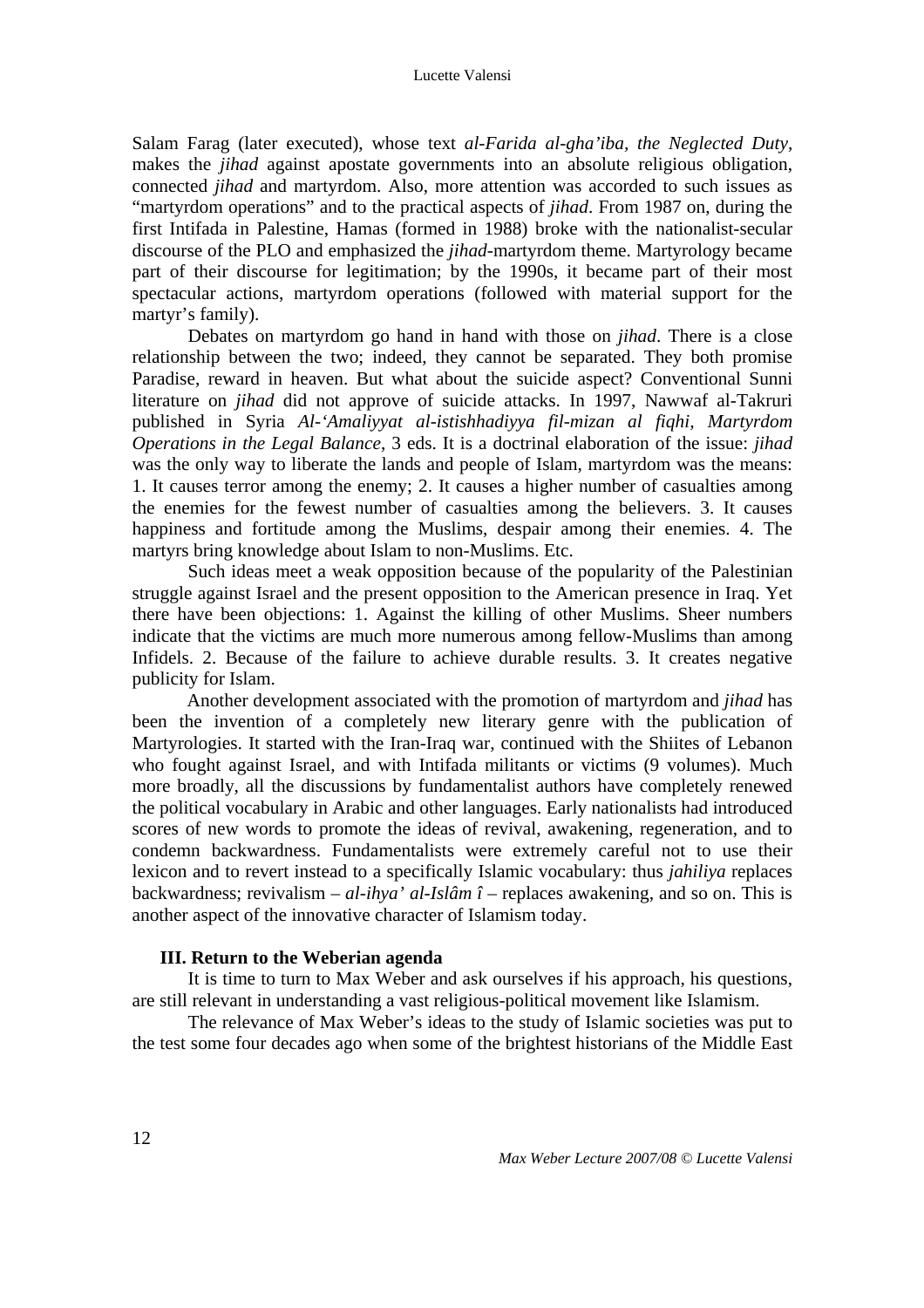<span id="page-18-0"></span>started distancing themselves from classical Orientalism.<sup>[6](#page-18-0)</sup> Ira Lapidus was one of the earliest scholars who made use of Max Weber in his classical study on *Muslim Cities in the Later Middle Ages* in 1967. Other works were inspired by Max Weber, notably Maxime Rodinson's book on *Islam and Capitalism* (1966). Obviously, Islamism was not on the agenda of social scientists in the 1960s; nor was it on anybody's list of priorities in 1984 when a conference on *Max Weber and Islam* was held, although Islamism was already on the front page of newspapers. Contributions to this conference dealt with issues such as "Weber, Islamic Law, and the Rise of Capitalism", by P. Crone; "Secularisation, Weber and Islam" by Francis Robinson; "Weber and Islamic Sects" by Michael Cook; "The Institutionalization of Early Islamic Societies", by Ira Lapidus, etc.

 My assumption is that concerning Islamism, we may keep Max Weber in mind in more than one way. A first direction is with Max Weber's method, which presents at least three aspects. One is the combination of sociology and history; the introduction of time, duration and change, as elements in the analysis of a social phenomenon. That is what we have tried to do in our rapid survey. Other scholars have done it for various case studies[.7](#page-18-0) Another aspect of his method is the construction of ideal-types. Typologies are not very useful if they are seen only as what Clifford Geertz labelled "pigeonholes", separate boxes where complex phenomena are "kept frozen", so to speak. Their heuristic value begins when they develop into an agenda for research; when they orient empirical work by establishing connections (for example, once you have identified a charismatic individual, the next step is to ask yourself how charisma is going to be routinized, etc.; when you have characterized the "carriers of religion", you have to look for the corresponding social conditions and social practices). Weber's ideal-types make difficult the reification of Islam and Islamism; they prevent their reduction into a unique, incommensurable, and therefore opaque entity, calling instead for comparisons with other movements. Max Weber added to his socio-historical method a comparative dimension: again, let us try to see if comparison can shed some light on what interests us today. One of the major issues Max Weber tried to confront was the issue of modernity (why the West, when and how). I would like to take a few moments to address this issue in a comparative perspective à propos of Islamism today.

1. Historically, Islamic groups emerged as a reaction to abrupt changes introduced by modernization. Modernization was either imported from the West and imposed by colonial powers, or enforced by authoritarian governments. It has been experienced both as too fast and destructive. It had a disruptive impact on society, on traditional values and on common practices. At the same time, it opened some space for the individual to emerge as an autonomous entity, but with severe limitations: one is the tension, or better, the contradiction, between the desire to be loyal to the community, to remain part of it, and the push towards individual autonomy. The other is the difficulty for the individual to assert himself/herself in local circumstances – be it authoritarian, oppressive, or corrupt regimes in Islamic countries, or the situation of exile and segregation in

<sup>6</sup> See Toby E. Huff and Wolfgang Schluchter eds., *Max Weber and Islam*, New Brunswick and London, Transaction Publishers, 1999.

<sup>7</sup> Bryan S. Turner ed., *Islam. Critical Concepts in Sociology,* vol. IV, London-NY, Routledge, 2003. See Sami Zubaida, "Trajectories of political Islam: Egypt, Iran and Turkey", pp. 288-306.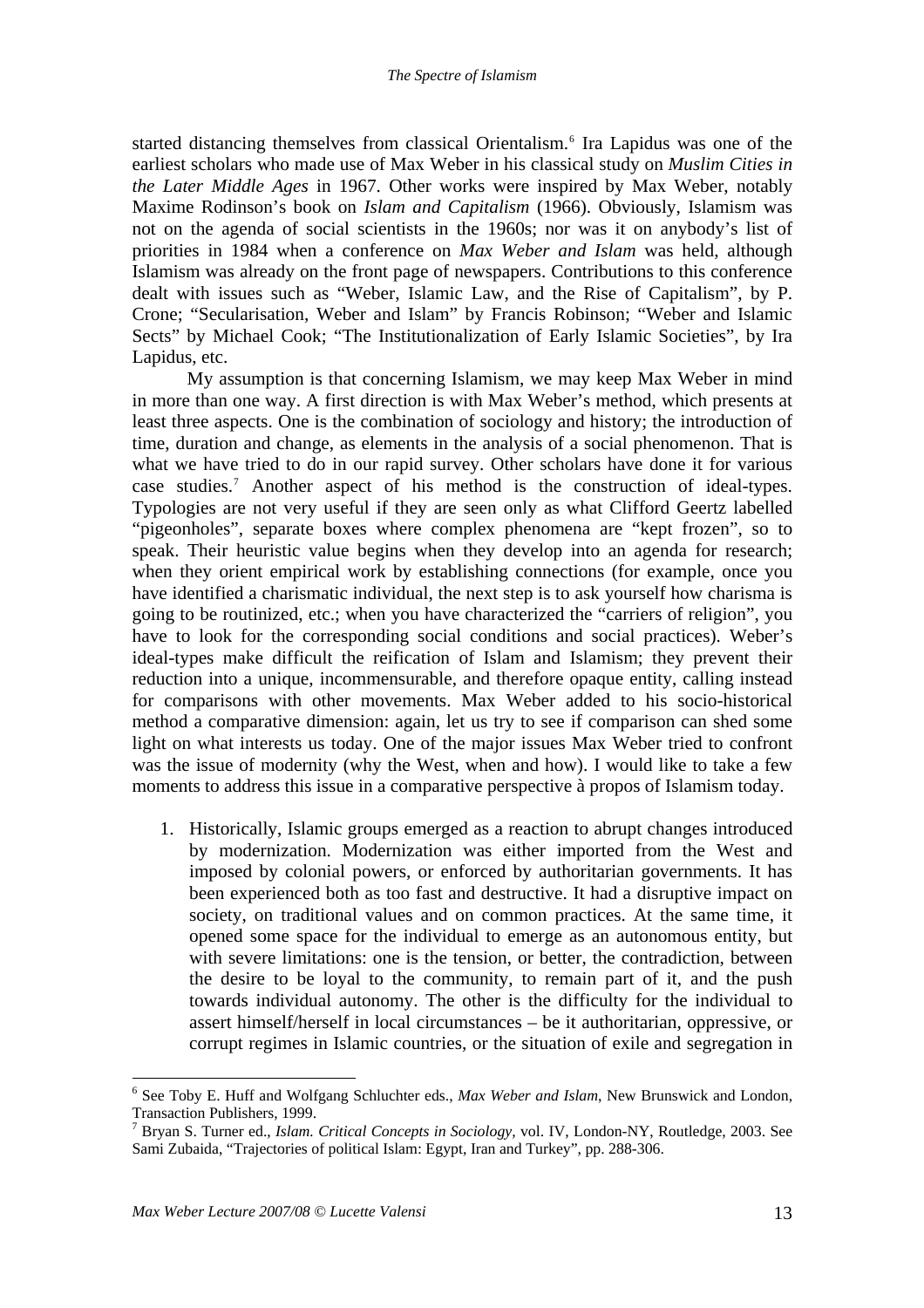<span id="page-19-0"></span>the Muslim diaspora in the West. Martyrdom, in this respect, seems to solve the contradiction between individuation and being part of a/the community. To strive to die as a martyr means to assert oneself, to realize oneself as an individual while joining a community: the community of other martyrs, already in Paradise, waiting to welcome the new ones. It means joining the community of the chosen ones. To die for the sake of Islam, for *jihad*, also contributes to the revival of the *umma*. Since the ancient *umma* has been shaken, destroyed and alienated by modernity, to give one's life for the sake of Islam contributes to the creation of a new, superior one. At the same time, martyrdom appears as a supreme form of the affirmation of the individual. A candidate for martyrdom gives meaning and direction to his life. He ceases to be a victim of modernization or oppression, he assumes full responsibility for his acts, he asserts himself heroically by killing the enemy without being afraid to die.

- 2. Again, historically, radical Islam emerged as a reaction to the West<sup>[8](#page-19-0)</sup>, as a challenge to Westernization, as a way of purifying Islam against the contagion of Western practices (moral and sexual degeneration, the cult of money, materialism, Godlessness, etc.). Radical Islam is a rejection but, basically, radicals are deeply Westernized. While their self-definition refers to Islam, it is constructed in reactive terms, in contrast, contradiction, confrontation with/to the West. As Nobel Prize economist Amartya Sen puts it in his latest book, "contemporary Islamic fundamentalism is, in this sense, parasitic to the West" (op. cit., p. 101).
- 3. Sociologically, radical Islamic groups are modern in many ways. As already mentioned, their ideologues did not originate exclusively from the milieu of the traditional religious elite as was the case with Khomeini, but more frequently they were people raised in the modern system of education, trained in scientific or technical fields, and acquainted with the Western world. The same could be said about some of their militants, especially in the West.
- 4. Third, in their organization, they are trans-national. They rely either on the diasporas of young people raised in Western cities, or on networks formed on a voluntary basis within a national framework. They exhibit a high degree of individualism in as much as conjugal or family ties are negated or ignored in favour of a more comprehensive but abstract unit, the *umma*. Individual loyalty is transferred from one's immediate group to an imagined one.
- 5. Here we may insist on the comparative dimension. Because of their insistence on the founding texts of Islam; because of their revival of medieval authors; because of their condemnation of modernity, radical Islamists seem to favour a return to the Middle Ages. Their discourse and program are reactionary indeed, but they themselves are not medieval. At the same time, the infamous slogan of a "clash of civilizations" leads some people to think that it is in the essence of Islam to produce fanaticism, to resist progress, and this sort of thing. There is no more an essence of Islam than there is an essence of any other monotheism. None is monolithic and homogeneous, all are embedded in history and subject to change. Rather than comparing religious dogmas, let us remember that we are

<sup>8</sup> See Amartya Sen, *op. cit.*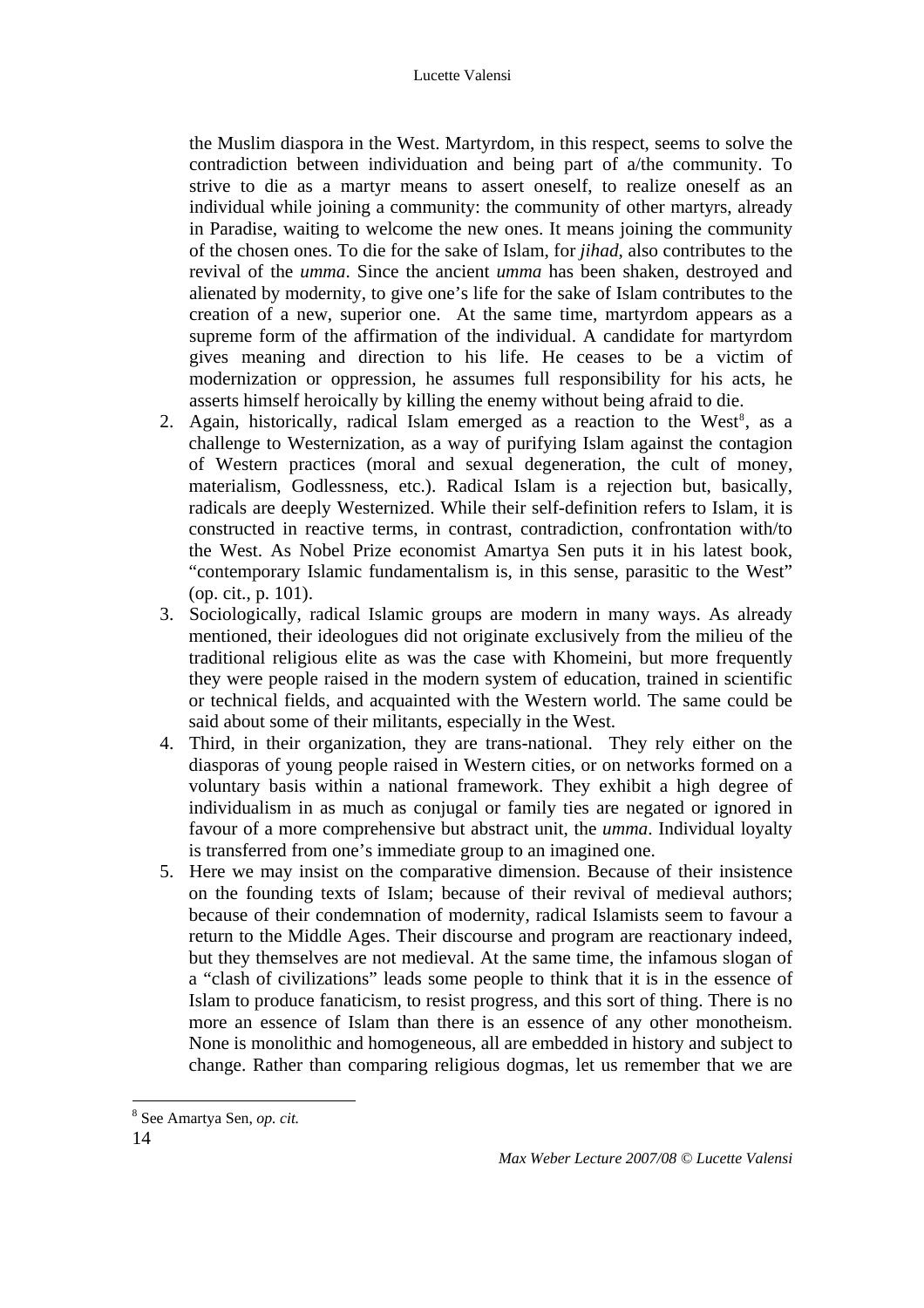witnessing the politicization of religion and, therefore, are dealing with political movements. This means we may compare them to other political movements in relation to historical experiences of modernity. Think of a few societies in the West, Italy among others, where modernization was experienced as too fast and disruptive. Did it not pave the way for radical politics with fascism? Think of Germany after World War I. Is it not the case that the resentment of the military defeat played a role in the success of Nazism?

Islamist discourses remind us of totalitarian ideologies of the  $20<sup>th</sup>$  century in as much as they aim at destroying any form of the present political order on the one hand, and that they pretend to comprehend and control every aspect of social life on the other. Their modus operandi reminds us of previous secular revolutionary movements: by their revolutionary *organizations,* with clandestine activities, separation of combatant units, trans-national networks; by their *forms of action*, with the use of violence, including terrorism. In this respect, however, I have to underline that while the desire for martyrdom calls for a comparison with millenarianist movements, suicide-bombing appears as a unique and modern form of struggle. Islamist discourses also inherited the nationalist discourse that they want to replace in the Middle East, as if they were adding Islamic tones to the old song of social justice, unity, authenticity, confronting imperialism and the West, and so on.

\*\*\*

I hope I have shown by now that Islamism is not monolithic. Like the communist movement in the  $20<sup>th</sup>$  century, its has many shades, from the most violent, radical - al-Qa'ida type - to the most irenic and accommodating - Islamic parties in Turkey or Morocco. While their goal is the same – re-islamicizing Muslim societies, establishing the rule of Islam in Muslim countries, reversing the balance of force between the West and Islam – different organizations have divergent views about how to reach this goal. Islamism is also dynamic, and the same sub-group, the Muslim Brothers of Egypt for instance, might, with changing circumstances, shift from a radical project to a more moderate one. While being against modernity, it might enhance social change in many aspects; regressive changes if you consider the discourses and prescriptions regarding women, but also progressive when they promote women's education and their entry into modern professions as lawyers, doctors, and bankers – albeit for the service of other women and, therefore, to enforce their segregation. Its dynamism, or even its lability, appears also in its constant process of fission and proliferation such that when an organization shifts from violent to legal action (like the Muslim Brothers in Egypt), a new radical group emerges and takes over the radical approach. Alternatively, the same organization – say, for example, Hamas in Palestine – may have a political branch ready for the political process, while the military one keeps using terrorist methods.

The whole Islamic world, including the entire Muslim population in non-Muslim countries, should not be identified with Islamism, especially with its most radical expressions. Yet many factors intervene that make these movements popular among Muslim societies: the feeling of frustration vis-à-vis the West at never filling the gap between the privileged Western world and Islamic societies after more than fifty years of independence from colonialism; the resentment at the present imbalance of forces with no Islamic country counted among the leading countries; the unsolved issue of